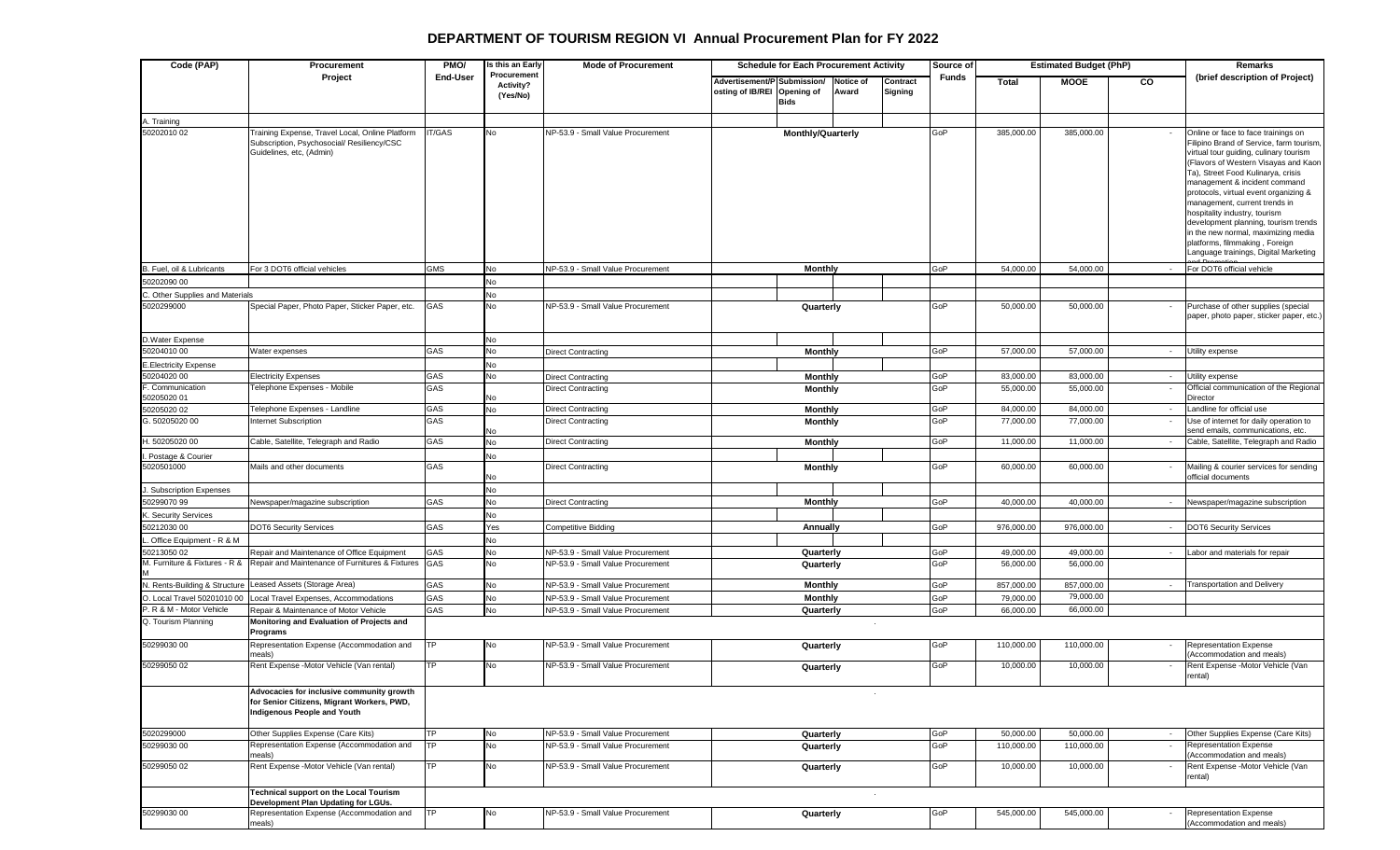| Code (PAP)                         | Procurement<br>Project                                                                                                                                                                                              | PMO/       | Is this an Early<br>Procurement<br><b>Activity?</b><br>(Yes/No) | <b>Mode of Procurement</b>        | <b>Schedule for Each Procurement Activity</b>                                                          | Source of           |            | <b>Estimated Budget (PhP)</b> |              | Remarks                                                                                             |                                                                                                                                                                                                                        |
|------------------------------------|---------------------------------------------------------------------------------------------------------------------------------------------------------------------------------------------------------------------|------------|-----------------------------------------------------------------|-----------------------------------|--------------------------------------------------------------------------------------------------------|---------------------|------------|-------------------------------|--------------|-----------------------------------------------------------------------------------------------------|------------------------------------------------------------------------------------------------------------------------------------------------------------------------------------------------------------------------|
|                                    |                                                                                                                                                                                                                     | End-User   |                                                                 |                                   | Advertisement/P Submission/<br><b>Notice of</b><br>osting of IB/REI Opening of<br>Award<br><b>Bids</b> | Contract<br>Signing | Funds      | <b>Total</b>                  | <b>MOOE</b>  | CO                                                                                                  | (brief description of Project)                                                                                                                                                                                         |
| 50299050 02                        | Rent Expense -Motor Vehicle (Van rental)                                                                                                                                                                            | <b>TP</b>  | No                                                              | NP-53.9 - Small Value Procurement | Quarterly                                                                                              |                     | GoP        | 5,000.00                      | 5,000.00     |                                                                                                     | Rent Expense -Motor Vehicle (Van<br>rental)                                                                                                                                                                            |
|                                    | <b>Regional Ecotourism Projects</b>                                                                                                                                                                                 |            |                                                                 |                                   |                                                                                                        |                     |            |                               |              |                                                                                                     |                                                                                                                                                                                                                        |
| 50299030 00                        | Representation Expense (Accommodation and<br>meals)                                                                                                                                                                 | <b>TP</b>  | No                                                              | NP-53.9 - Small Value Procurement | Quarterly                                                                                              | GoP                 | 370,000.00 | 370,000.00                    |              | <b>Representation Expense</b><br>Accommodation and meals)                                           |                                                                                                                                                                                                                        |
| 50299050 02                        | Other Professional Services (Underwater<br>mapping services and image analytics services)                                                                                                                           | TP         | No                                                              | NP-53.9 - Small Value Procurement | Quarterly                                                                                              | GoP                 | 200,000.00 | 200,000.00                    |              | <b>Other Professional Services</b><br>(Underwater mapping services and<br>image analytics services) |                                                                                                                                                                                                                        |
| 50299050 02                        | Rent Expense -Motor Vehicle (Van rental)                                                                                                                                                                            | <b>TP</b>  | No                                                              | NP-53.9 - Small Value Procurement | Quarterly                                                                                              | GoP                 | 5,000.00   | 5,000.00                      |              | Rent Expense -Motor Vehicle (Van<br>rental)                                                         |                                                                                                                                                                                                                        |
|                                    | <b>GAD Activities</b>                                                                                                                                                                                               |            |                                                                 |                                   |                                                                                                        |                     | GoP        | 780,000.00                    |              |                                                                                                     |                                                                                                                                                                                                                        |
| 50299030 00                        | Representation Expense (Accommodation and<br>meals for face to face or hybrid trainings)                                                                                                                            | <b>TP</b>  | No                                                              | NP-53.9 - Small Value Procurement | Quarterly                                                                                              |                     |            |                               | 780,000.00   |                                                                                                     | Representation Expense<br>(Accommodation and meals for face to<br>face or hybrid trainings)                                                                                                                            |
| 50299050 02                        | Rent Expense -Motor Vehicle (Van rental)                                                                                                                                                                            | TP         | No                                                              | NP-53.9 - Small Value Procurement | Quarterly                                                                                              |                     | GoP        | 20,000.00                     | 20,000.00    |                                                                                                     | Rent Expense -Motor Vehicle (Van<br>rental)                                                                                                                                                                            |
| 50299070 99                        | Subscription expense (online subscription)                                                                                                                                                                          | <b>TP</b>  | No                                                              | NP-53.9 - Small Value Procurement | <b>Monthly</b>                                                                                         |                     | GoP        | 75,000.00                     | 75,000.00    | $\sim$                                                                                              | online subscription                                                                                                                                                                                                    |
|                                    | <b>Tourism Statistics Trainings</b>                                                                                                                                                                                 |            |                                                                 |                                   |                                                                                                        |                     |            |                               |              |                                                                                                     |                                                                                                                                                                                                                        |
| 50299030 00                        | Representation Expense (Accommodation and<br>meals)                                                                                                                                                                 | TP         | No                                                              | NP-53.9 - Small Value Procurement | Quarterly                                                                                              |                     | GoP        | 900,000.00                    | 900,000.00   |                                                                                                     | Representation Expense<br>(Accommodation and meals)                                                                                                                                                                    |
| 50299050 02                        | Rent Expense -Motor Vehicle (Van rental)                                                                                                                                                                            | TP         | No                                                              | NP-53.9 - Small Value Procurement | Quarterly                                                                                              |                     | GoP        | 20,000.00                     | 20,000.00    |                                                                                                     | Rent Expense -Motor Vehicle (Van<br>rental)                                                                                                                                                                            |
|                                    | Convergence with LGUs, NGAs other<br>stakeholders                                                                                                                                                                   |            |                                                                 |                                   |                                                                                                        |                     |            |                               |              |                                                                                                     |                                                                                                                                                                                                                        |
| 50299030 00                        | Representation Expense (Accommodation and<br>meals)                                                                                                                                                                 | <b>ITP</b> | No                                                              | NP-53.9 - Small Value Procurement | Quarterly                                                                                              |                     | GoP        | 440,000.00                    | 440,000.00   |                                                                                                     | Representation Expense<br>(Accommodation and meals)                                                                                                                                                                    |
| 50299050 02                        | Rent Expense -Motor Vehicle (Van rental)                                                                                                                                                                            | TP         | No                                                              | NP-53.9 - Small Value Procurement | Quarterly                                                                                              |                     | GoP        | 5,000.00                      | 5,000.00     |                                                                                                     | Rent Expense -Motor Vehicle (Van<br>rental)                                                                                                                                                                            |
| R. Market Development and<br>Promo | <b>Domestic Promotions and Marketing</b><br>Campaign (Safely Experience Western<br><b>Visayas First)</b>                                                                                                            |            |                                                                 |                                   |                                                                                                        |                     |            |                               |              |                                                                                                     |                                                                                                                                                                                                                        |
| 50299050 02                        | Other Professional Services (Service provider in MPD<br>the conduct of fam tours to include room<br>accommodation, transfers (air, sea, land, meals,<br>activities and etc.)                                        |            | No                                                              | NP-53.9 - Small Value Procurement | Semi-Annually                                                                                          | GoP                 |            | 900,000.00                    | 900,000.00   |                                                                                                     | Other Professional Services (Service<br>provider in the conduct of fam tours to<br>include room accommodation,<br>transfers (air, sea, land, meals,<br>activities and etc.                                             |
| 5020299000                         | Other Supplies Expense - Giveaways (hablon<br>face mask, water bottle, katsa bags, tshirts and<br>etc.)                                                                                                             | <b>MPD</b> | No                                                              | NP-53.9 - Small Value Procurement | Annually                                                                                               | GoP                 |            | 200,000.00                    | 200,000.00   |                                                                                                     | Other Supplies Expense - Giveaways<br>(hablon face mask, water bottle, katsa<br>bags, tshirts and etc.)                                                                                                                |
|                                    | <b>Travel Trade Activities</b>                                                                                                                                                                                      |            |                                                                 |                                   |                                                                                                        |                     |            |                               |              |                                                                                                     |                                                                                                                                                                                                                        |
| 50299050 02                        | Other Professional Services (Service provider in MPD<br>the conceptualization and set-up of booth to<br>include rental of chairs, tables, video equipment<br>and etc.)                                              |            | No                                                              | <b>Competitive Bidding</b>        | Quarterly                                                                                              |                     | GoP        | 1,000,000.00                  | 1,000,000.00 |                                                                                                     | Other Professional Services (Service<br>provider in the conceptualization and<br>set-up of booth to include rental of<br>chairs, tables, video equipment and<br>etc.)                                                  |
| 50299030 00                        | Representation Expense (Accommodation and<br>Airline tickets)                                                                                                                                                       | <b>MPD</b> | No                                                              | NP-53.9 - Small Value Procurement | Quarterly                                                                                              |                     | GoP        | 139,000.00                    | 139,000.00   |                                                                                                     | <b>Representation Expense</b><br>Accommodation and Airline tickets)                                                                                                                                                    |
| 50299050 02                        | Rent Expense -Motor Vehicle (Van rental)                                                                                                                                                                            | <b>MPD</b> | No                                                              | NP-53.9 - Small Value Procurement | Quarterly                                                                                              |                     | GoP        | 60,000.00                     | 60,000.00    |                                                                                                     | Rent Expense -Motor Vehicle (Van<br>rental)                                                                                                                                                                            |
| 5020299000                         | Other Supplies Expense - Giveaways                                                                                                                                                                                  | <b>MPD</b> | No                                                              | NP-53.9 - Small Value Procurement | Annually                                                                                               |                     | GoP        | 100,000.00                    | 100,000.00   |                                                                                                     | Other Supplies Expense - Giveaways                                                                                                                                                                                     |
|                                    | Conduct of surveys, research and<br>development projects                                                                                                                                                            |            |                                                                 |                                   |                                                                                                        |                     |            |                               |              |                                                                                                     |                                                                                                                                                                                                                        |
| 50299050 02                        | Other Professional Services (Hiring the services<br>of a research organization/company in the<br>conduct of tourism market research, survey,<br>result interpretation, recommendation and<br>preparation of report) | <b>MPD</b> | No                                                              | NP-53.9 - Small Value Procurement | Quarterly                                                                                              |                     | GoP        | 500,000.00                    | 500,000.00   |                                                                                                     | Other Professional Services (Hiring<br>the services of a research<br>organization/company in the conduct<br>of tourism market research, survey,<br>result interpretation, recommendation<br>and preparation of report) |
|                                    | Hosting of various events promoting Western<br><b>Visayas</b>                                                                                                                                                       |            |                                                                 |                                   | $\sim$                                                                                                 |                     |            |                               |              |                                                                                                     |                                                                                                                                                                                                                        |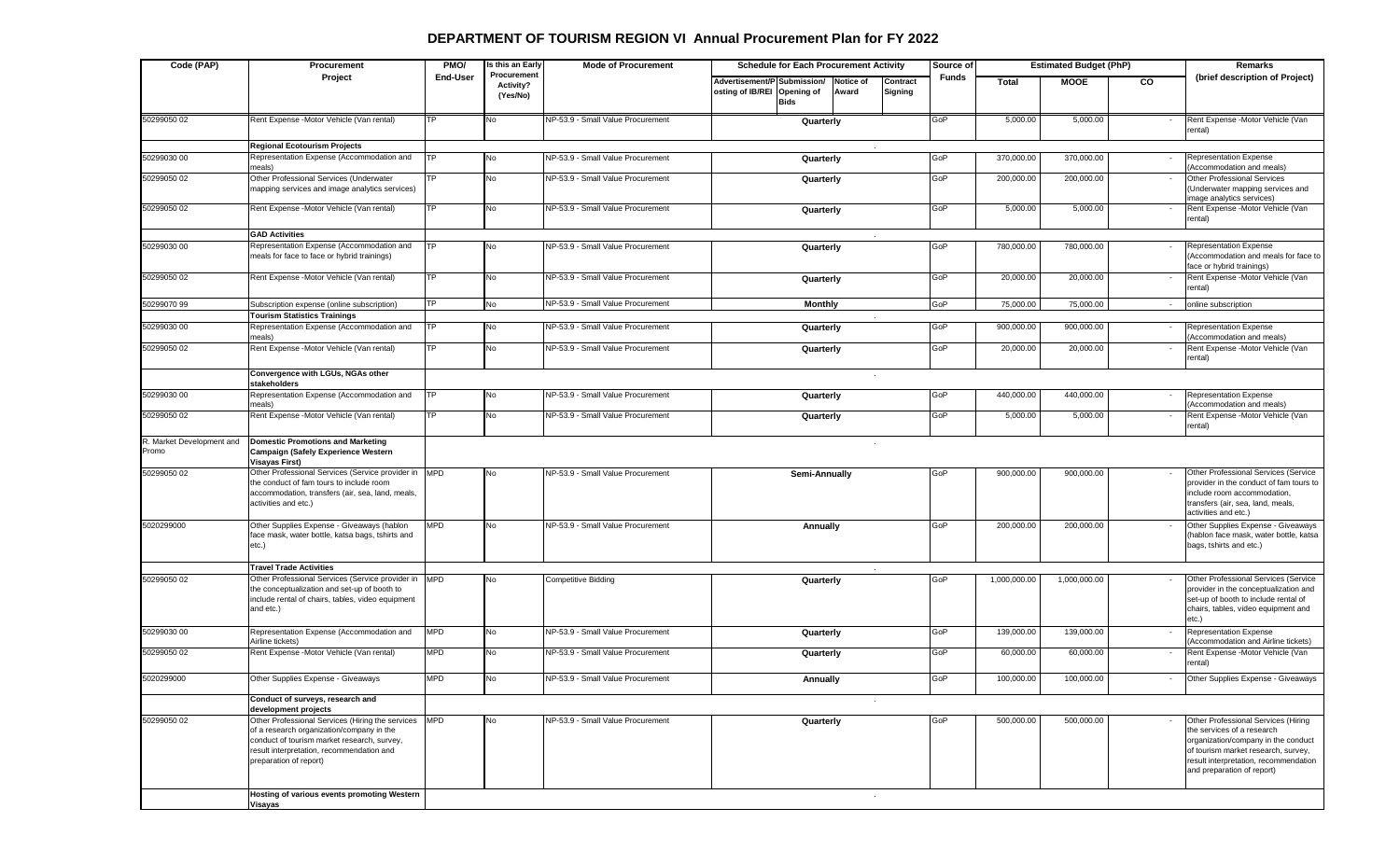| Code (PAP)  | Procurement                                                                                                                                                                                                                                                          | PMO/       | Is this an Early                     | <b>Mode of Procurement</b>                |                                                                                                 | <b>Schedule for Each Procurement Activity</b> |              |            | <b>Estimated Budget (PhP)</b> |        | Remarks                                                                                                                   |
|-------------|----------------------------------------------------------------------------------------------------------------------------------------------------------------------------------------------------------------------------------------------------------------------|------------|--------------------------------------|-------------------------------------------|-------------------------------------------------------------------------------------------------|-----------------------------------------------|--------------|------------|-------------------------------|--------|---------------------------------------------------------------------------------------------------------------------------|
|             | Project                                                                                                                                                                                                                                                              | End-User   | Procurement<br>Activity?<br>(Yes/No) |                                           | Advertisement/P Submission/<br>Notice of<br>osting of IB/REI Opening of<br>Award<br><b>Bids</b> | Contract<br>Signing                           | <b>Funds</b> | Total      | <b>MOOE</b>                   | CO     | (brief description of Project)                                                                                            |
| 50299030 00 | Representation Expense (Accommodation, Venue MPD<br>and Meals)                                                                                                                                                                                                       |            | No                                   | NP-53.10 Lease of Real Property and Venue | Quarterly                                                                                       |                                               | GoP          | 799,000.00 | 799,000.00                    |        | Representation Expense<br>(Accommodation, Venue and Meals)                                                                |
| 50299050 02 | Rent Expense -Motor Vehicle (Van and boat<br>rental)                                                                                                                                                                                                                 | <b>MPD</b> | No                                   | NP-53.9 - Small Value Procurement         | Quarterly                                                                                       |                                               | GoP          | 200,000.00 | 200,000.00                    |        | Rent Expense -Motor Vehicle (Van<br>and boat rental)                                                                      |
| 50299030 00 | Representation Expense (Island Hopping and RT MPD<br>PCR Testing)                                                                                                                                                                                                    |            | No                                   | NP-53.9 - Small Value Procurement         | Quarterly                                                                                       |                                               | GoP          | 300,000.00 | 300,000.00                    |        | Representation Expense (Island<br>Hopping and RT PCR Testing)                                                             |
| 5020299000  | Other Supplies Expense - Giveaways                                                                                                                                                                                                                                   | <b>MPD</b> | No                                   | NP-53.9 - Small Value Procurement         | Quarterly                                                                                       |                                               | GoP          | 100,000.00 | 100,000.00                    |        | Other Supplies Expense - Giveaways                                                                                        |
|             | Conduct of trainings such as digital<br>marketing, virtual event organizing and etc.                                                                                                                                                                                 |            |                                      |                                           |                                                                                                 |                                               |              |            |                               |        |                                                                                                                           |
| 50299030 00 | Representation Expense (Accommodation and<br>Meals)                                                                                                                                                                                                                  | <b>MPD</b> | No                                   | NP-53.9 - Small Value Procurement         | Quarterly                                                                                       |                                               | GoP          | 530,000.00 | 530,000.00                    |        | <b>Representation Expense</b><br>Accommodation and Meals)                                                                 |
| 5020299000  | Other Supplies Expense - Carekits                                                                                                                                                                                                                                    | <b>MPD</b> | No                                   | NP-53.9 - Small Value Procurement         | Quarterly                                                                                       |                                               | GoP          | 50,000.00  | 50,000.00                     |        | Other Supplies Expense - Carekits                                                                                         |
|             | Creation of digital and print media content                                                                                                                                                                                                                          |            |                                      |                                           |                                                                                                 |                                               |              |            |                               |        |                                                                                                                           |
| 50202010 02 | Training Expense (Subscriptions of online<br>platforms conferencing services (Zoom, Chatbot,<br>Google drive and etc.)                                                                                                                                               | <b>MPD</b> | No                                   | NP-53.9 - Small Value Procurement         | <b>Monthly</b>                                                                                  |                                               | GoP          | 200,000.00 | 200,000.00                    |        | Training Expense (Subscriptions of<br>online platforms conferencing services<br>(Zoom, Chatbot, Google drive and<br>etc.) |
| 50299010 00 | Advertising Expense - (Production of Western<br>Visayas video                                                                                                                                                                                                        | <b>MPD</b> | No                                   | NP-53.9 - Small Value Procurement         | Quarterly                                                                                       |                                               | GoP          | 700,000.00 | 700,000.00                    |        | Advertising Expense - (Production of<br>Western Visayas video                                                             |
| 5020299000  | Other Supplies Expense - Windows software and MPD<br>antivirus protection                                                                                                                                                                                            |            | No                                   | NP-53.9 - Small Value Procurement         | Quarterly                                                                                       |                                               | GoP          | 100,000.00 | 100,000.00                    |        | Other Supplies Expense - Windows<br>software and antivirus protection                                                     |
| 50299050 02 | Other Professional Services (Website<br>enhancement and maintenance)                                                                                                                                                                                                 | <b>MPD</b> | No                                   | NP-53.9 - Small Value Procurement         | <b>Monthly</b>                                                                                  |                                               |              | 120,000.00 | 120,000.00                    |        | Other Professional Services (Website<br>enhancement and maintenance)                                                      |
|             | <b>Conduct Strategic Planning Consultations of</b><br><b>ESL</b>                                                                                                                                                                                                     |            |                                      |                                           |                                                                                                 | $\sim$                                        |              |            |                               |        |                                                                                                                           |
| 50299030 00 | Representation Expense (Accommodation)                                                                                                                                                                                                                               | <b>MPD</b> | No                                   | NP-53.10 Lease of Real Property and Venue | Quarterly                                                                                       |                                               | GoP          | 99,000.00  | 99,000.00                     |        | Representation Expense<br>Accommodation)                                                                                  |
| 50299050 02 | Rent Expense -Motor Vehicle (Van rental)                                                                                                                                                                                                                             | <b>MPD</b> | No                                   | NP-53.9 - Small Value Procurement         | Quarterly                                                                                       |                                               | GoP          | 70,000.00  | 70,000.00                     |        | Rent Expense -Motor Vehicle (Van<br>rental)                                                                               |
|             | Provide market incentives and support for<br>businesses and destinations                                                                                                                                                                                             |            |                                      |                                           |                                                                                                 |                                               |              |            |                               |        |                                                                                                                           |
| 5020299000  | Other Supplies Expense - Care kits                                                                                                                                                                                                                                   | <b>MPD</b> | No                                   | NP-53.9 - Small Value Procurement         | Quarterly                                                                                       |                                               | GoP          | 50,000.00  | 50,000.00                     |        | Other Supplies Expense - Carekits                                                                                         |
| 50299030 00 | Representation Expense (Accommodation and<br>Airline Tickets)                                                                                                                                                                                                        | <b>MPD</b> | No                                   | NP-53.9 - Small Value Procurement         | Quarterly                                                                                       |                                               | GoP          | 116,000.00 | 116,000.00                    |        | <b>Representation Expense</b><br>(Accommodation and Airline Tickets)                                                      |
| 50299050 02 | Rent Expense -Motor Vehicle (Van rental)                                                                                                                                                                                                                             | <b>MPD</b> | No                                   | NP-53.9 - Small Value Procurement         | Quarterly                                                                                       |                                               | GoP          | 48,000.00  | 48,000.00                     |        | Rent Expense -Motor Vehicle (Van<br>rental)                                                                               |
| 50299010 00 | Advertising Expense - (Booth Rental)                                                                                                                                                                                                                                 | <b>MPD</b> | No                                   | NP-53.9 - Small Value Procurement         | Quarterly                                                                                       |                                               | GoP          | 100,000.00 | 100,000.00                    |        | Advertising Expense - (Booth Rental)                                                                                      |
|             | <b>Conduct Product Audits</b>                                                                                                                                                                                                                                        |            |                                      |                                           |                                                                                                 |                                               |              |            |                               |        |                                                                                                                           |
| 50299030 00 | Representation Expense (Accommodation and<br>RT PCR Test)                                                                                                                                                                                                            | <b>MPD</b> | No                                   | NP-53.9 - Small Value Procurement         | Quarterly                                                                                       |                                               | GoP          | 464,000.00 | 464,000.00                    |        | Representation Expense<br>Accommodation and RT PCR Test)                                                                  |
| 50299050 02 | Rent Expense -Motor Vehicle (Van rental)                                                                                                                                                                                                                             | <b>MPD</b> | No                                   | NP-53.9 - Small Value Procurement         | Quarterly                                                                                       |                                               | GoP          | 96,000.00  | 96,000.00                     |        | Rent Expense -Motor Vehicle (Van<br>rental)                                                                               |
|             | MICE TOURISM ( Production of Regional<br>MICE Guide and Directory, Conduct of<br>Regional MICE Forum, Capability and capacity<br>trainings for stakeholders, participation in<br>National and International MICE Travel &<br>Trade Shows and support to MICE Events) |            |                                      |                                           |                                                                                                 |                                               |              |            |                               |        |                                                                                                                           |
| 50202010 02 | <b>Training Expense</b>                                                                                                                                                                                                                                              | <b>MPD</b> | No                                   | NP-53.9 - Small Value Procurement         | Quarterly                                                                                       |                                               | GoP          | 500,000.00 | 500,000.00                    | $\sim$ | <b>Training Expense</b>                                                                                                   |
| 5020299000  | Other Supplies Expense - Tokens and MICE kits                                                                                                                                                                                                                        | <b>MPD</b> | No                                   | NP-53.9 - Small Value Procurement         | Annually                                                                                        |                                               | GoP          | 300,000.00 | 300,000.00                    |        | Other Supplies Expense - Token and<br>MICE kits                                                                           |
| 50299050 02 | Rent Expense -Motor Vehicle (Van rental)                                                                                                                                                                                                                             | <b>MPD</b> | No                                   | NP-53.9 - Small Value Procurement         | Quarterly                                                                                       | GoP                                           |              | 100,000.00 | 100,000.00                    |        | Rent Expense -Motor Vehicle (Van<br>rental)                                                                               |